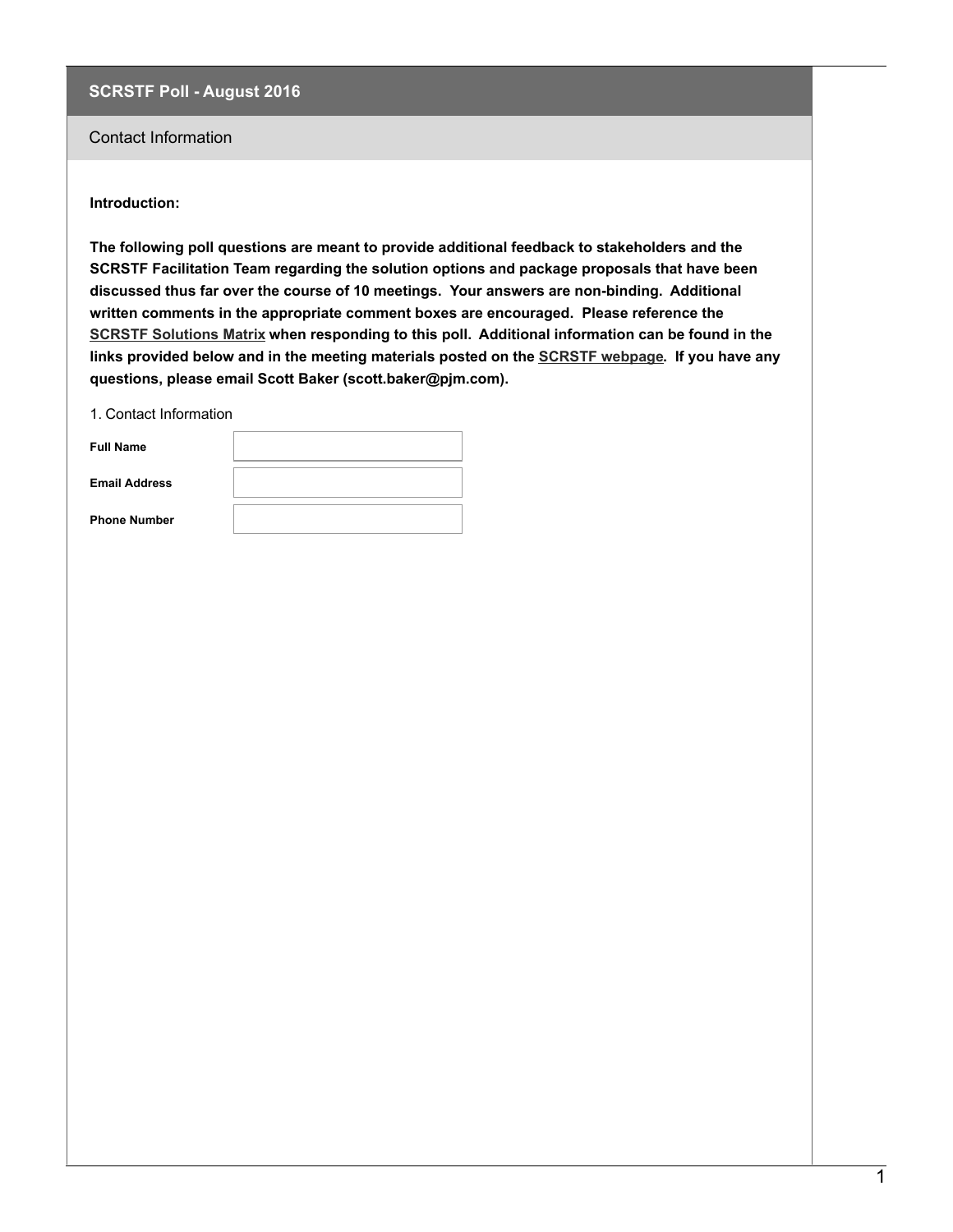Companies A-J

2. Please select the company/ies you are authorized to represent in this poll. Companies A-J are listed on this page; companies K-Z are available on the next page.

3. Please select the company/ies (A-J) you are authorized to represent in this poll.

4. Please select the company/ies (A-J) you are authorized to represent in this poll.

5. Please select the company/ies (A-J) you are authorized to represent in this poll.

6. Please select the company/ies (A-J) you are authorized to represent in this poll.

7. Please select the company/ies (A-J) you are authorized to represent in this poll.

8. Please select the company/ies (A-J) you are authorized to represent in this poll.

9. Please select the company/ies (A-J) you are authorized to represent in this poll.

10. Please select the company/ies (A-J) you are authorized to represent in this poll.

11. Please select the company/ies (A-J) you are authorized to represent in this poll.

12. Please select the company/ies (A-J) you are authorized to represent in this poll.

 $\overline{2}$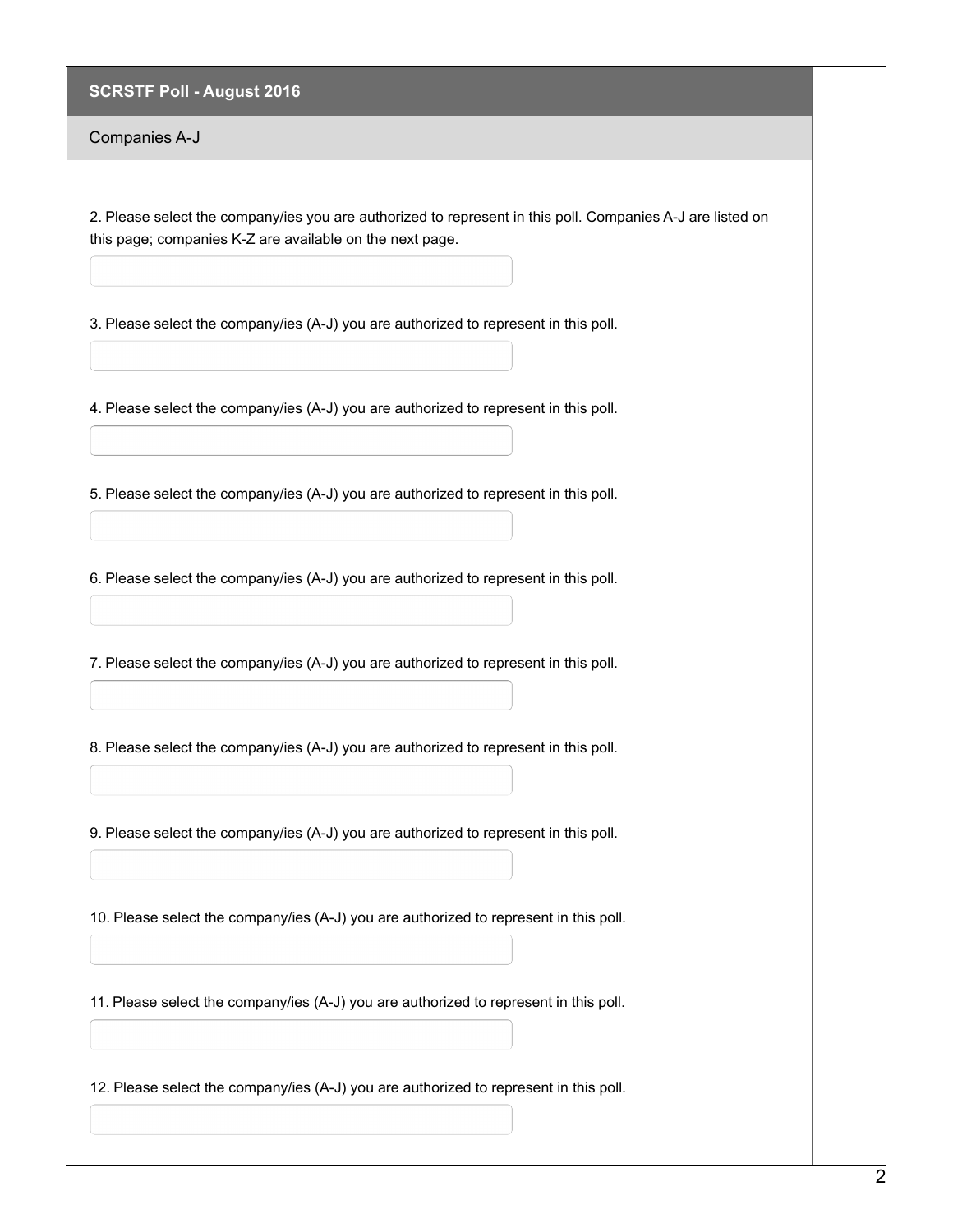13. Please select the company/ies (A-J) you are authorized to represent in this poll.

14. Please select the company/ies (A-J) you are authorized to represent in this poll.

15. Please select the company/ies (A-J) you are authorized to represent in this poll.

16. Please select the company/ies (A-J) you are authorized to represent in this poll.

17. Please select the company/ies (A-J) you are authorized to represent in this poll.

18. Please select the company/ies (A-J) you are authorized to represent in this poll.

19. Please select the company/ies (A-J) you are authorized to represent in this poll.

20. Please select the company/ies (A-J) you are authorized to represent in this poll.

21. Please select the company/ies (A-J) you are authorized to represent in this poll.

22. Please select the company/ies (A-J) you are authorized to represent in this poll.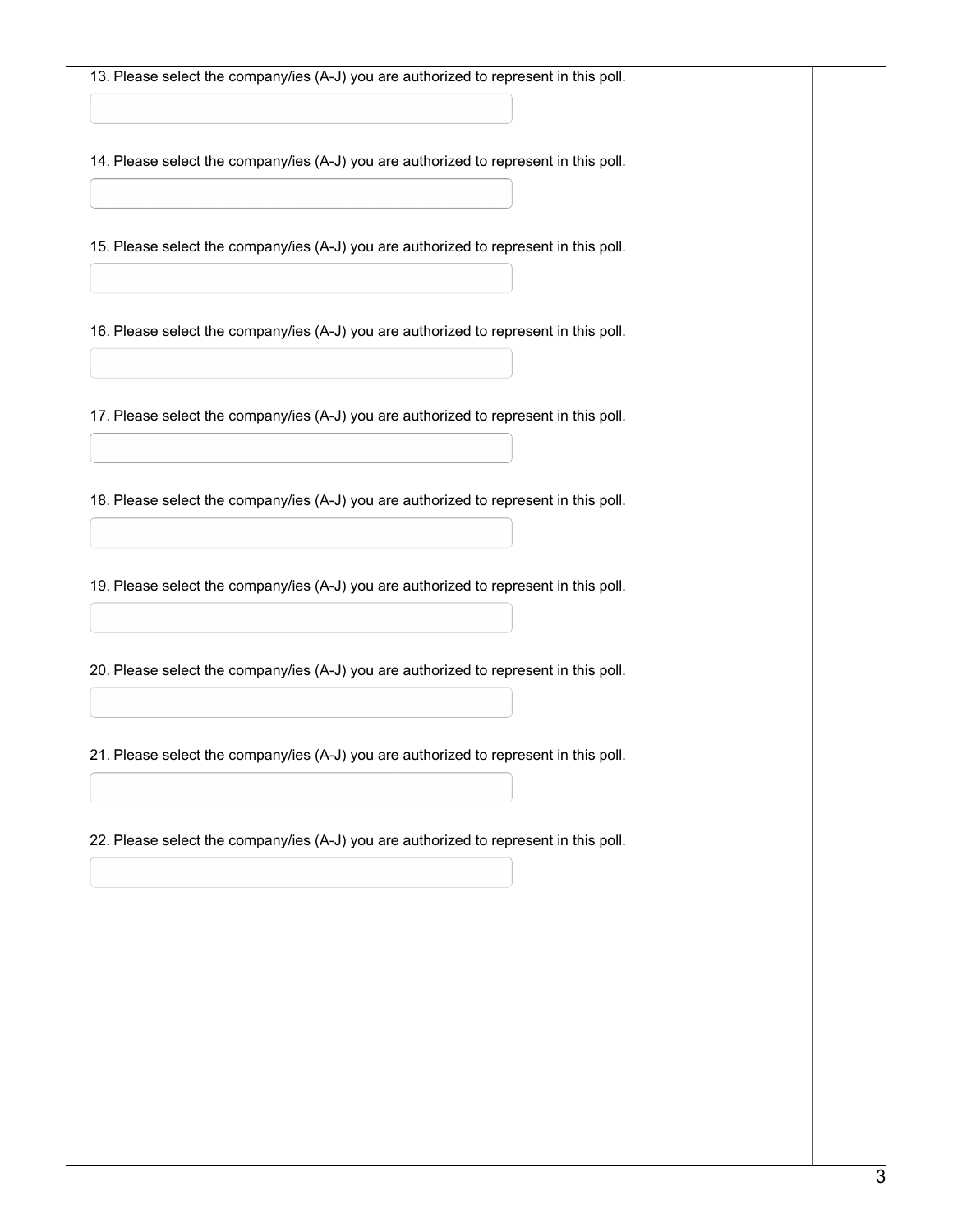Companies K-Z

23. Please select the company/ies you are authorized to represent in this poll. Companies K-Z are listed on this page.

24. Please select the company/ies you are authorized to represent in this poll. Companies K-Z are listed on this page.

25. Please select the company/ies you are authorized to represent in this poll. Companies K-Z are listed on this page.

26. Please select the company/ies you are authorized to represent in this poll. Companies K-Z are listed on this page.

27. Please select the company/ies you are authorized to represent in this poll. Companies K-Z are listed on this page.

28. Please select the company/ies you are authorized to represent in this poll. Companies K-Z are listed on this page.

29. Please select the company/ies you are authorized to represent in this poll. Companies K-Z are listed on this page.

30. Please select the company/ies you are authorized to represent in this poll. Companies K-Z are listed on this page.

31. Please select the company/ies you are authorized to represent in this poll. Companies K-Z are listed on this page.

32. Please select the company/ies you are authorized to represent in this poll. Companies K-Z are listed on this page.

33. Please select the company/ies you are authorized to represent in this poll. Companies K-Z are listed on this page.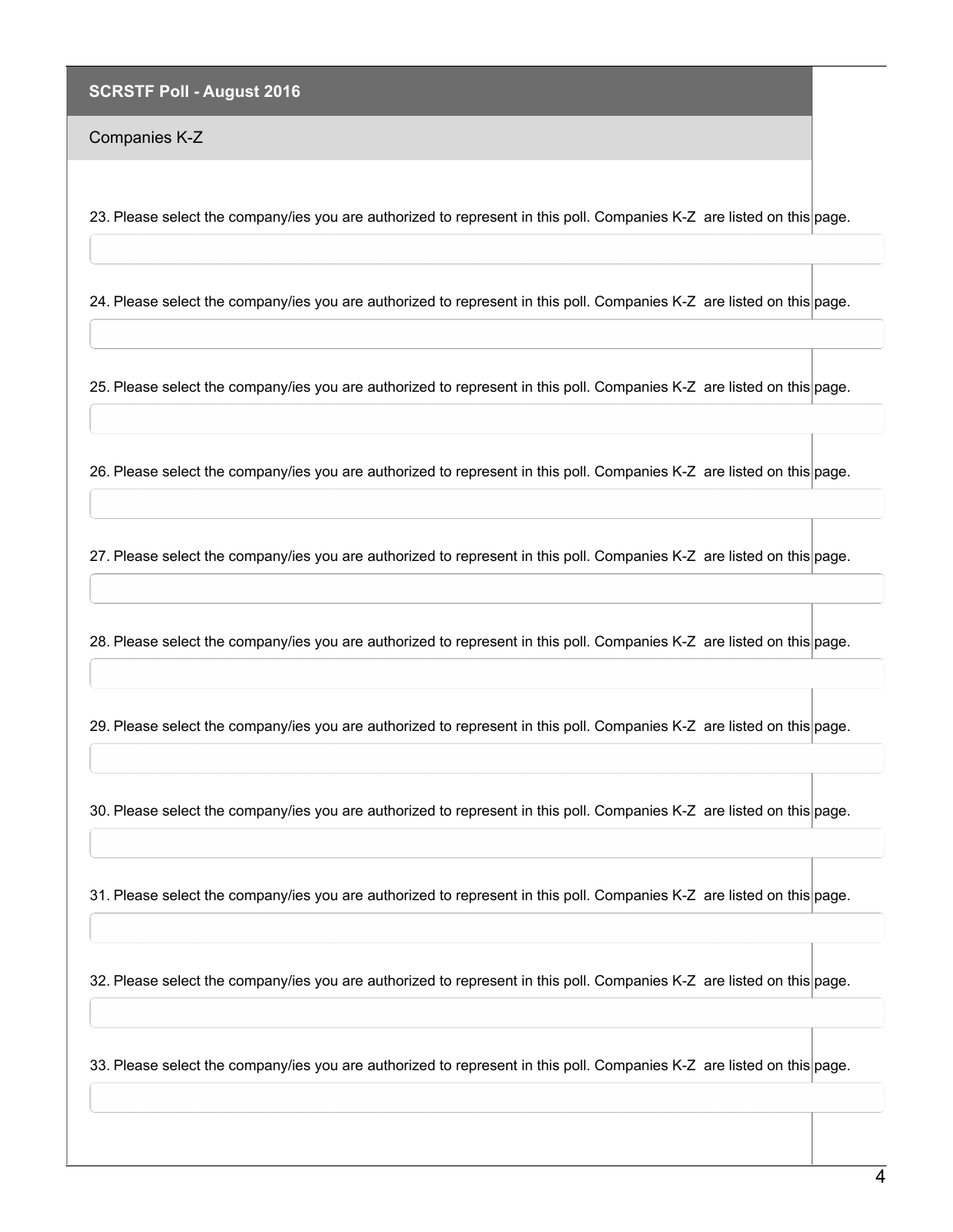34. Please select the company/ies you are authorized to represent in this poll. Companies K-Z are listed on this page.

35. Please select the company/ies you are authorized to represent in this poll. Companies K-Z are listed on this page.

36. Please select the company/ies you are authorized to represent in this poll. Companies K-Z are listed on this page.

37. Please select the company/ies you are authorized to represent in this poll. Companies K-Z are listed on this page.

38. Please select the company/ies you are authorized to represent in this poll. Companies K-Z are listed on this page.

39. Please select the company/ies you are authorized to represent in this poll. Companies K-Z are listed on this page.

40. Please select the company/ies you are authorized to represent in this poll. Companies K-Z are listed on this page.

41. Please select the company/ies you are authorized to represent in this poll. Companies K-Z are listed on this page.

42. Please select the company/ies you are authorized to represent in this poll. Companies K-Z are listed on this page.

43. Please select the company/ies you are authorized to represent in this poll. Companies K-Z are listed on this page.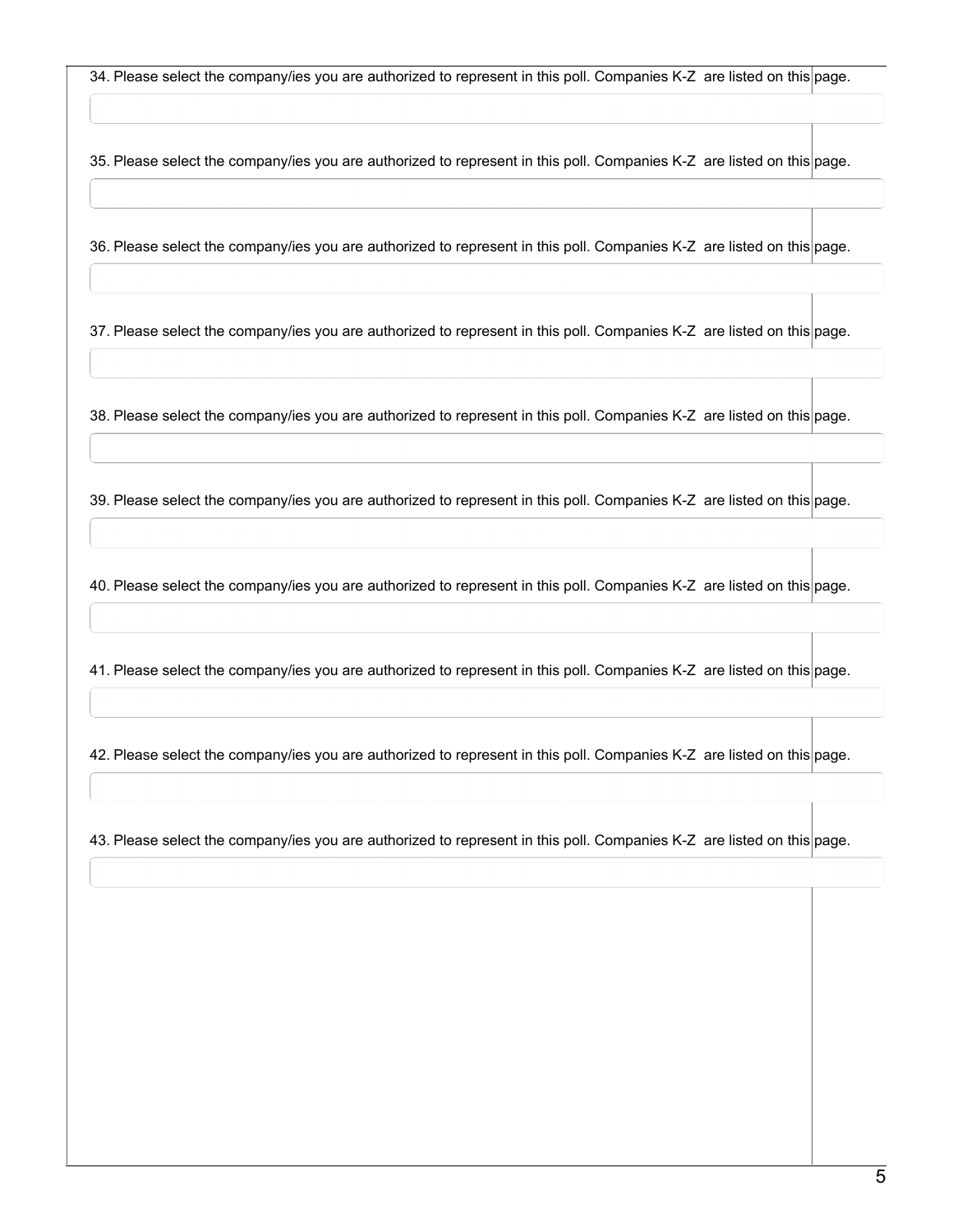# PIEOUG Companies

| These responses will be recorded and reported separately to maintain standard polling practices. |  |
|--------------------------------------------------------------------------------------------------|--|
| 44. Please select the PIEOUG Company you are authorized to respond for.                          |  |
|                                                                                                  |  |
| Allegheny Highlands Alliance                                                                     |  |
| Delaware Division of the Public Advocate                                                         |  |
| Greater Cincinnati Energy Alliance                                                               |  |
| Illinois Attorney General Office                                                                 |  |
| Illinois Citizen Utility Board                                                                   |  |
| Indiana Office of Utility Consumer Counselor                                                     |  |
| Maryland Department of Natural Resources                                                         |  |
| Maryland Office of People's Counsel                                                              |  |
| Michigan Department of Attorney General, Environment, Natural Resources, & Agriculture Division  |  |
| New Jersey Division of Rate Counsel                                                              |  |
| NRDC/FERC Project                                                                                |  |
| Office of the Attorney General, Kentucky                                                         |  |
| Office of the People's Counsel for the District of Columbia                                      |  |
| Ohio Consumers' Counsel                                                                          |  |
| Ohio Partners for Affordable Energy                                                              |  |
| PennFuture                                                                                       |  |
| Pennsylvania Office of Consumer Advocate                                                         |  |
| Piedmont Environmental Council                                                                   |  |
| Sierra Club                                                                                      |  |
| Virginia Division of Consumer Counsel                                                            |  |
| West Virginia Citizen Action Group                                                               |  |
| West Virginia Consumer Advocate Division                                                         |  |
|                                                                                                  |  |
|                                                                                                  |  |
|                                                                                                  |  |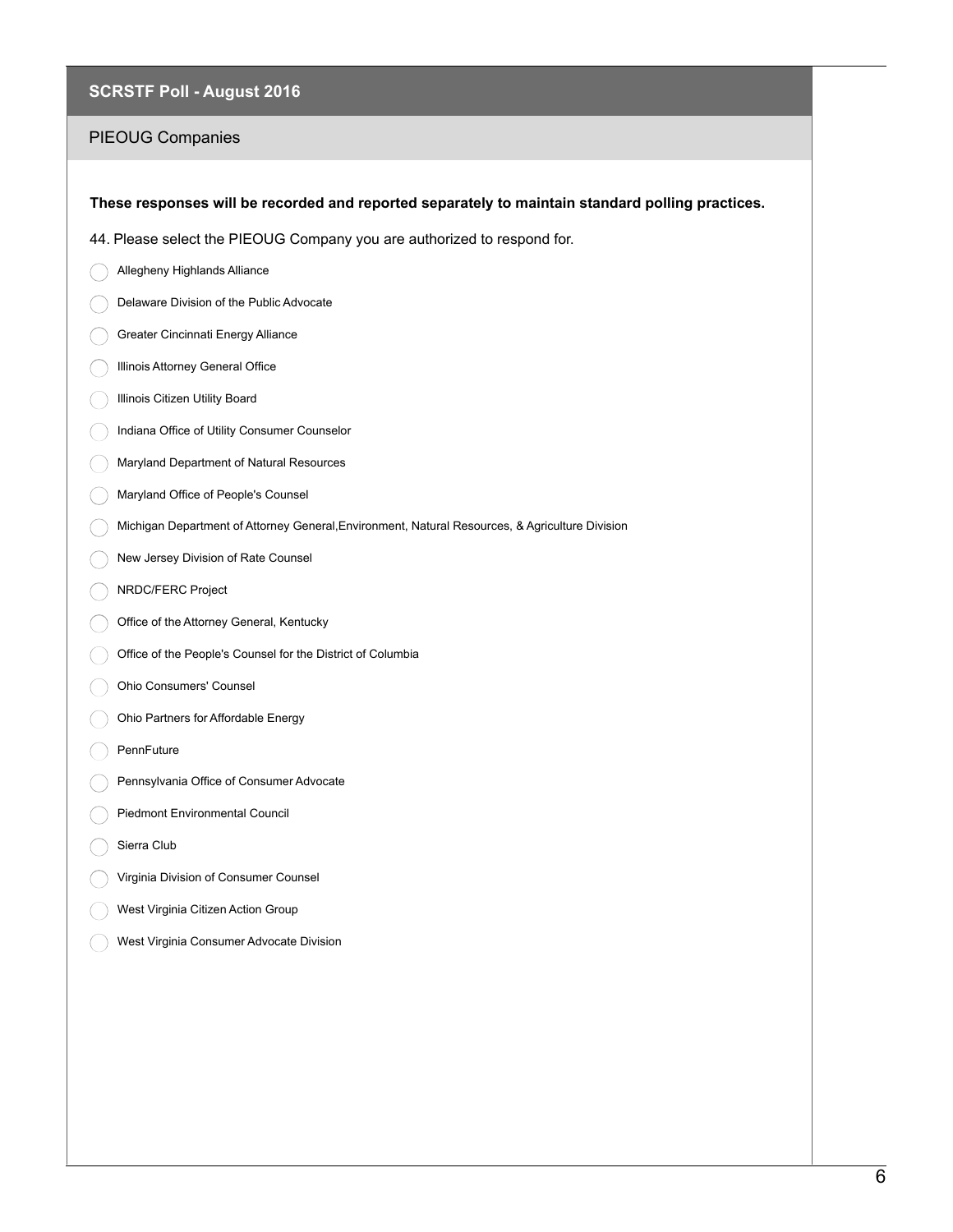| <b>SCRSTF Poll - August 2016</b>                                                                                                                                                                                                                                                              |
|-----------------------------------------------------------------------------------------------------------------------------------------------------------------------------------------------------------------------------------------------------------------------------------------------|
| <b>General Questions</b>                                                                                                                                                                                                                                                                      |
| Proposal A (Aggregation and Seasonal Offers proposal)                                                                                                                                                                                                                                         |
| <b>Proposal B (Seasonal procurement)</b>                                                                                                                                                                                                                                                      |
| Proposal C (Winter Performance Equivalent, WIPEs)                                                                                                                                                                                                                                             |
| <b>Proposal D (Base Capacity extension)</b>                                                                                                                                                                                                                                                   |
| <b>Proposal E (Capacity Performance Demand Response using FSL)</b>                                                                                                                                                                                                                            |
| * 45. Do you support further stakeholder investigation into the processes that would need to change in order<br>for resources to request and be granted winter Capacity Interconnection Rights (CIRs), recognizing it would<br>not be feasible to obtain winter CIRs by the May 2017 auction? |
| Yes                                                                                                                                                                                                                                                                                           |
| No                                                                                                                                                                                                                                                                                            |
| Do you have any additional comments regarding SCRSTF discussions on this topic, or the topic generally?                                                                                                                                                                                       |
|                                                                                                                                                                                                                                                                                               |
| * 46. Do you support an approach that would establish summer and winter reliability requirements<br>(recognizing that it may not be feasible by May 2017)?                                                                                                                                    |
| Yes                                                                                                                                                                                                                                                                                           |
| No                                                                                                                                                                                                                                                                                            |
| Maybe                                                                                                                                                                                                                                                                                         |
| * 47. Do you see value in an approach that would establish separate summer and winter price signals?                                                                                                                                                                                          |
| Yes                                                                                                                                                                                                                                                                                           |
| No                                                                                                                                                                                                                                                                                            |
| Maybe                                                                                                                                                                                                                                                                                         |
|                                                                                                                                                                                                                                                                                               |
|                                                                                                                                                                                                                                                                                               |
|                                                                                                                                                                                                                                                                                               |
|                                                                                                                                                                                                                                                                                               |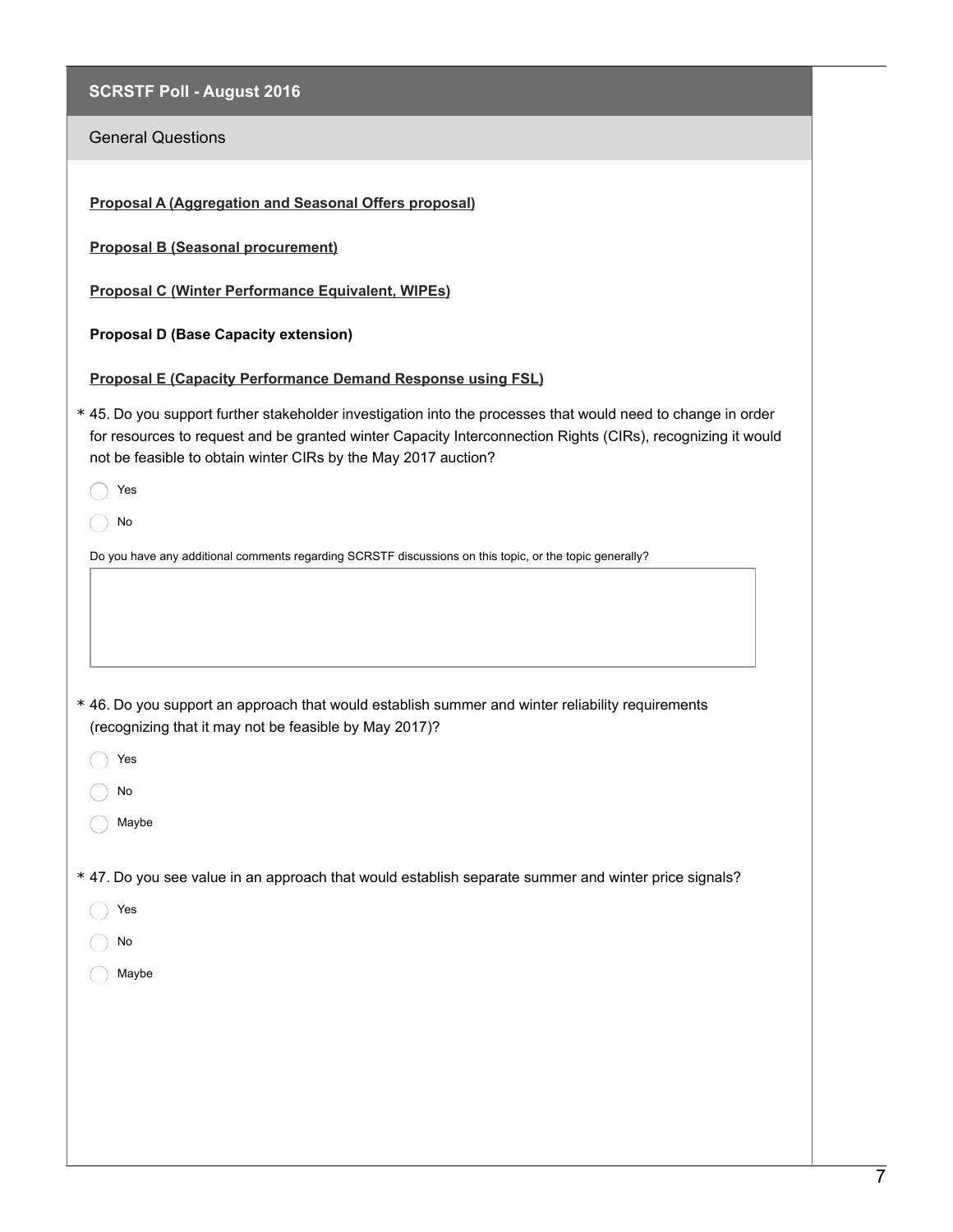| Summer<br>Winter<br>Both<br>My resource is currently not eligible for aggregation<br>This effects some of my resources, but not others<br>Not Applicable<br>Yes, I can support this change<br>No, I cannot support this change, for the following reasons: | Please indicate the season in which your company's resources are primarily available to participate as an<br>Aggregate Resource?<br><b>Additional Comments</b><br>* 49. As a stand-alone solution option, can you support making changes to the Demand Response<br>measurement and verification methodology as outlined by PJM Staff (Design Component #23; 8/1/2016<br>meeting materials, Item #4)? |  |
|------------------------------------------------------------------------------------------------------------------------------------------------------------------------------------------------------------------------------------------------------------|------------------------------------------------------------------------------------------------------------------------------------------------------------------------------------------------------------------------------------------------------------------------------------------------------------------------------------------------------------------------------------------------------|--|
|                                                                                                                                                                                                                                                            |                                                                                                                                                                                                                                                                                                                                                                                                      |  |
|                                                                                                                                                                                                                                                            |                                                                                                                                                                                                                                                                                                                                                                                                      |  |
|                                                                                                                                                                                                                                                            |                                                                                                                                                                                                                                                                                                                                                                                                      |  |
|                                                                                                                                                                                                                                                            |                                                                                                                                                                                                                                                                                                                                                                                                      |  |
|                                                                                                                                                                                                                                                            |                                                                                                                                                                                                                                                                                                                                                                                                      |  |
|                                                                                                                                                                                                                                                            |                                                                                                                                                                                                                                                                                                                                                                                                      |  |
|                                                                                                                                                                                                                                                            |                                                                                                                                                                                                                                                                                                                                                                                                      |  |
|                                                                                                                                                                                                                                                            |                                                                                                                                                                                                                                                                                                                                                                                                      |  |
|                                                                                                                                                                                                                                                            |                                                                                                                                                                                                                                                                                                                                                                                                      |  |
|                                                                                                                                                                                                                                                            |                                                                                                                                                                                                                                                                                                                                                                                                      |  |
|                                                                                                                                                                                                                                                            |                                                                                                                                                                                                                                                                                                                                                                                                      |  |
|                                                                                                                                                                                                                                                            |                                                                                                                                                                                                                                                                                                                                                                                                      |  |
|                                                                                                                                                                                                                                                            |                                                                                                                                                                                                                                                                                                                                                                                                      |  |
|                                                                                                                                                                                                                                                            |                                                                                                                                                                                                                                                                                                                                                                                                      |  |
|                                                                                                                                                                                                                                                            |                                                                                                                                                                                                                                                                                                                                                                                                      |  |
|                                                                                                                                                                                                                                                            |                                                                                                                                                                                                                                                                                                                                                                                                      |  |
|                                                                                                                                                                                                                                                            |                                                                                                                                                                                                                                                                                                                                                                                                      |  |
|                                                                                                                                                                                                                                                            |                                                                                                                                                                                                                                                                                                                                                                                                      |  |
|                                                                                                                                                                                                                                                            |                                                                                                                                                                                                                                                                                                                                                                                                      |  |
|                                                                                                                                                                                                                                                            |                                                                                                                                                                                                                                                                                                                                                                                                      |  |
|                                                                                                                                                                                                                                                            |                                                                                                                                                                                                                                                                                                                                                                                                      |  |
|                                                                                                                                                                                                                                                            |                                                                                                                                                                                                                                                                                                                                                                                                      |  |
|                                                                                                                                                                                                                                                            |                                                                                                                                                                                                                                                                                                                                                                                                      |  |
|                                                                                                                                                                                                                                                            |                                                                                                                                                                                                                                                                                                                                                                                                      |  |
|                                                                                                                                                                                                                                                            |                                                                                                                                                                                                                                                                                                                                                                                                      |  |
|                                                                                                                                                                                                                                                            |                                                                                                                                                                                                                                                                                                                                                                                                      |  |
|                                                                                                                                                                                                                                                            |                                                                                                                                                                                                                                                                                                                                                                                                      |  |
|                                                                                                                                                                                                                                                            |                                                                                                                                                                                                                                                                                                                                                                                                      |  |
|                                                                                                                                                                                                                                                            |                                                                                                                                                                                                                                                                                                                                                                                                      |  |
|                                                                                                                                                                                                                                                            |                                                                                                                                                                                                                                                                                                                                                                                                      |  |
|                                                                                                                                                                                                                                                            |                                                                                                                                                                                                                                                                                                                                                                                                      |  |
|                                                                                                                                                                                                                                                            |                                                                                                                                                                                                                                                                                                                                                                                                      |  |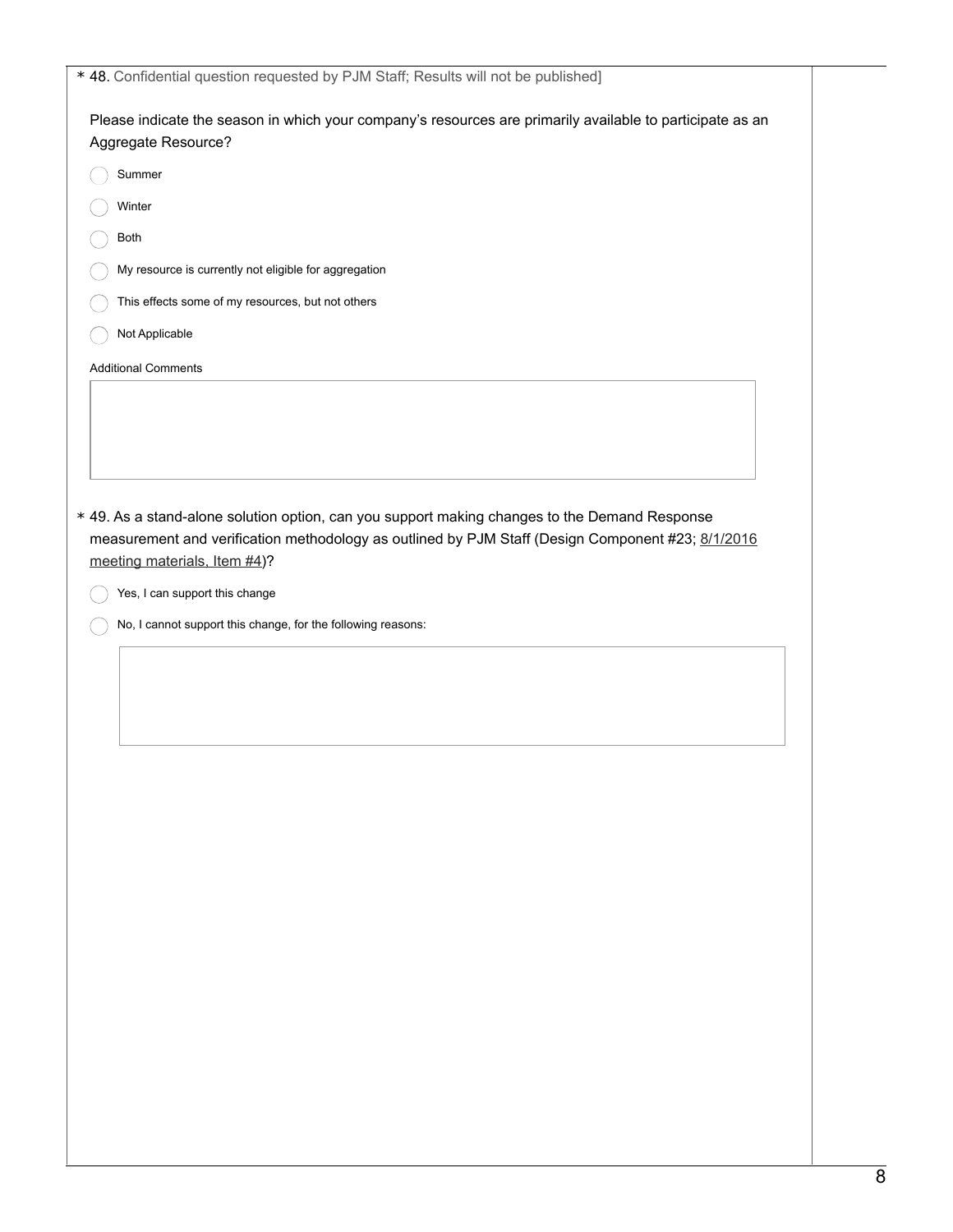| <b>SCRSTF Poll - August 2016</b>              |                                                                                                       |                                                                                                                                                                                                                           |  |
|-----------------------------------------------|-------------------------------------------------------------------------------------------------------|---------------------------------------------------------------------------------------------------------------------------------------------------------------------------------------------------------------------------|--|
| Support for Proposals: Proposal A             |                                                                                                       |                                                                                                                                                                                                                           |  |
| Yes<br>No                                     | * 50. Can you support proposal A without additional changes?                                          |                                                                                                                                                                                                                           |  |
|                                               | a scale of 1-10, with 10 being the strongest support.                                                 | * 51. If you can support proposal A without additional changes, how strongly do you support this proposal on                                                                                                              |  |
| 1                                             | 5                                                                                                     | 10                                                                                                                                                                                                                        |  |
|                                               |                                                                                                       | * 52. If you are a Market Seller with a resource type eligible for aggregation, do you feel that Proposal A<br>improves the ability for your resource to participate in RPM compared to the current rules in place today? |  |
| Yes<br>No                                     |                                                                                                       |                                                                                                                                                                                                                           |  |
| My resources are not eligible for aggregation |                                                                                                       |                                                                                                                                                                                                                           |  |
| Yes                                           | * 53. Do you think Proposal A addresses the issue of seasonal capacity resource participation in RPM? |                                                                                                                                                                                                                           |  |
| No<br>Partially                               |                                                                                                       |                                                                                                                                                                                                                           |  |
|                                               |                                                                                                       |                                                                                                                                                                                                                           |  |
|                                               |                                                                                                       |                                                                                                                                                                                                                           |  |
|                                               |                                                                                                       |                                                                                                                                                                                                                           |  |
|                                               |                                                                                                       |                                                                                                                                                                                                                           |  |
|                                               |                                                                                                       |                                                                                                                                                                                                                           |  |
|                                               |                                                                                                       |                                                                                                                                                                                                                           |  |
|                                               |                                                                                                       |                                                                                                                                                                                                                           |  |
|                                               |                                                                                                       |                                                                                                                                                                                                                           |  |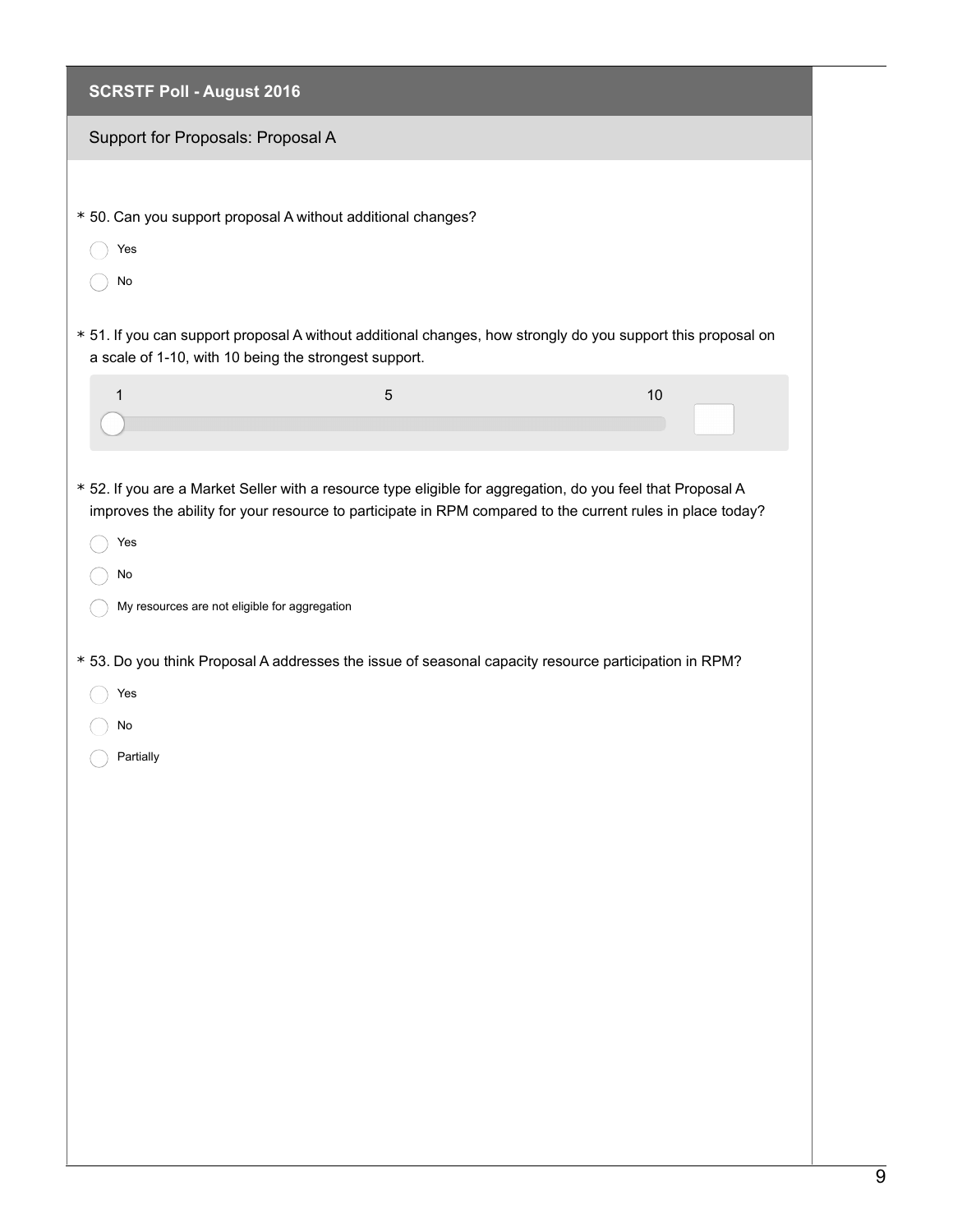| * 54. What changes or additional information would you need to support this proposal more strongly, or at<br>all? (select one or more)                                                     |
|--------------------------------------------------------------------------------------------------------------------------------------------------------------------------------------------|
| I can't support this proposal at all                                                                                                                                                       |
| Add the ability to grant winter CIRs for 2018 BRA (not feasible for 2017 BRA)                                                                                                              |
| Modification or removal of the rule allowing resources to aggregate across different LDAs ("smallest common LDA" rule)                                                                     |
| Modification or removal of the rule that a resource within an aggregation cannot have a capacity commitment allocation above its<br>CIR value                                              |
| Addition of balancing ratio design component (Matrix, Tab 2, Design Component 25, Column A)                                                                                                |
| For Aggregate Resources, modify the requirement that seasonal capacity allocation happens prior to the Delivery Year (for<br>example, allocate monthly or daily during the Delivery Year). |
| Other (please specify)                                                                                                                                                                     |
|                                                                                                                                                                                            |
|                                                                                                                                                                                            |

### 55. Other comments about Proposal A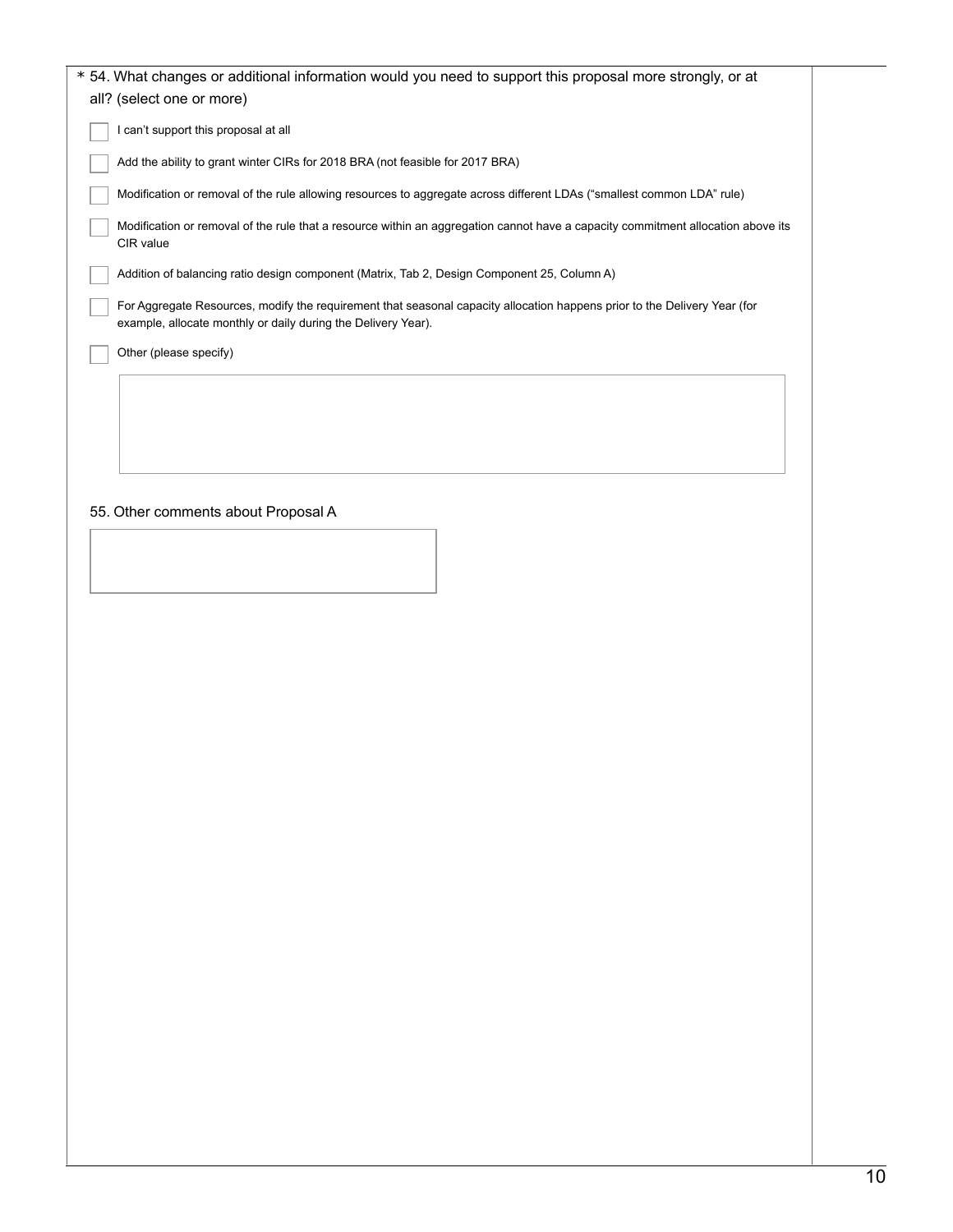| <b>SCRSTF Poll - August 2016</b>                      |                                                                                                               |                                                                                                                              |  |
|-------------------------------------------------------|---------------------------------------------------------------------------------------------------------------|------------------------------------------------------------------------------------------------------------------------------|--|
| Support for Proposals: Proposal B                     |                                                                                                               |                                                                                                                              |  |
|                                                       |                                                                                                               |                                                                                                                              |  |
|                                                       | * 56. Can you support proposal B without additional changes?                                                  |                                                                                                                              |  |
| Yes                                                   |                                                                                                               |                                                                                                                              |  |
| No                                                    |                                                                                                               |                                                                                                                              |  |
| a scale of 1-10, with 10 being the strongest support. |                                                                                                               | * 57. If you can support proposal B without additional changes, how strongly do you support this proposal on                 |  |
| 1                                                     | 5                                                                                                             | 10                                                                                                                           |  |
|                                                       |                                                                                                               |                                                                                                                              |  |
| Yes<br>No<br>Partially                                |                                                                                                               |                                                                                                                              |  |
| all? (Select one or more)                             |                                                                                                               | * 59. What changes or additional information would you need to support this proposal more strongly, or at                    |  |
| I can't support this proposal at all                  |                                                                                                               |                                                                                                                              |  |
| Establishing a methodology for granting winter CIRs   | I can't support this proposal, but only because of implementation timing concerns (in time for the 2017 BRA). |                                                                                                                              |  |
| Changes to winter VRR curve                           |                                                                                                               |                                                                                                                              |  |
|                                                       | Need further simulations by proposal sponsor and/or PJM Staff to evaluate this proposal                       |                                                                                                                              |  |
| Need to see LDA winter reliability requirements       |                                                                                                               |                                                                                                                              |  |
| traditional generation                                |                                                                                                               | Details of the market power review(buyer or seller market power) of winter season offers by all types of resources including |  |
| Other (please specify)                                |                                                                                                               |                                                                                                                              |  |
|                                                       |                                                                                                               |                                                                                                                              |  |
|                                                       |                                                                                                               |                                                                                                                              |  |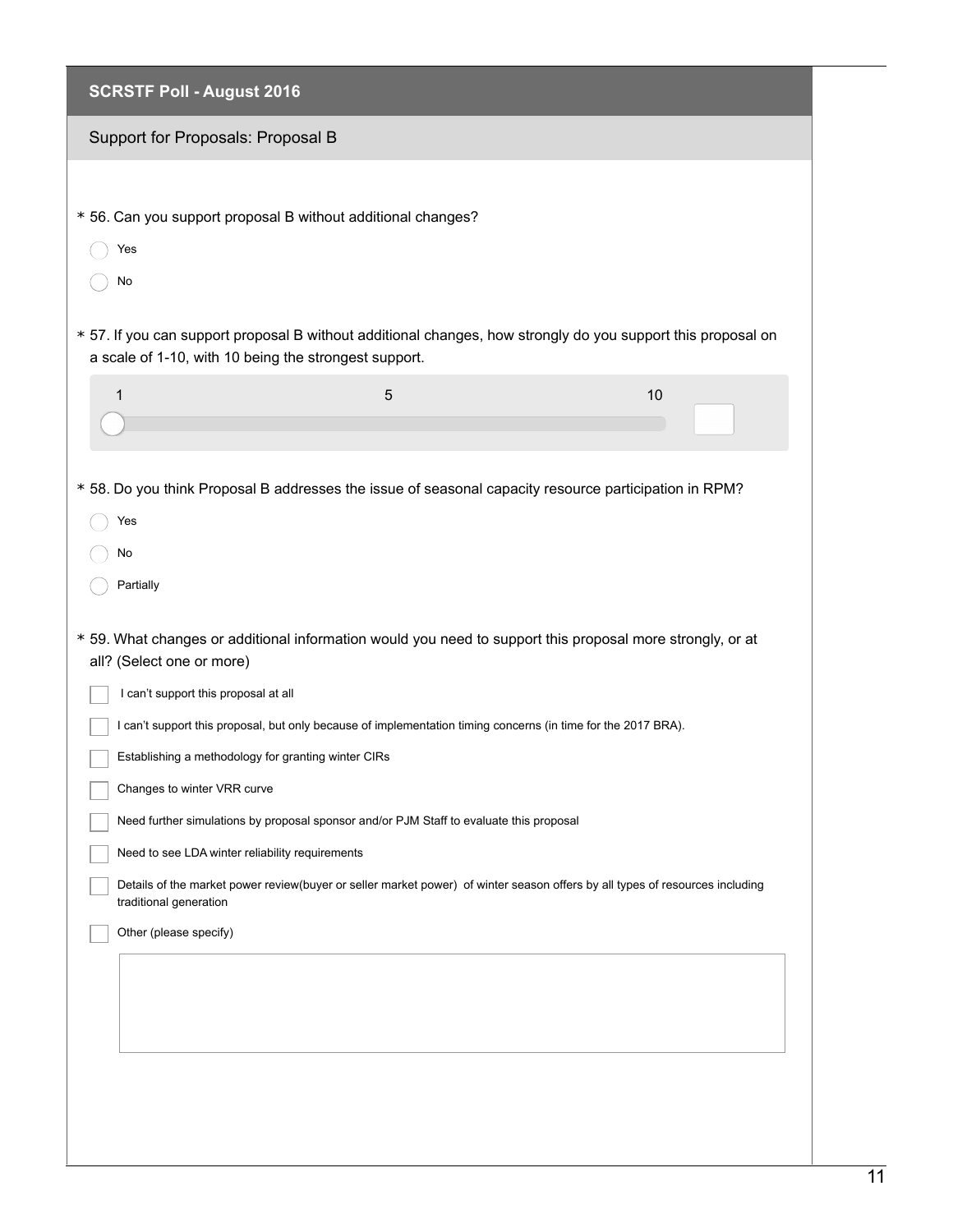60. Other comments about Proposal B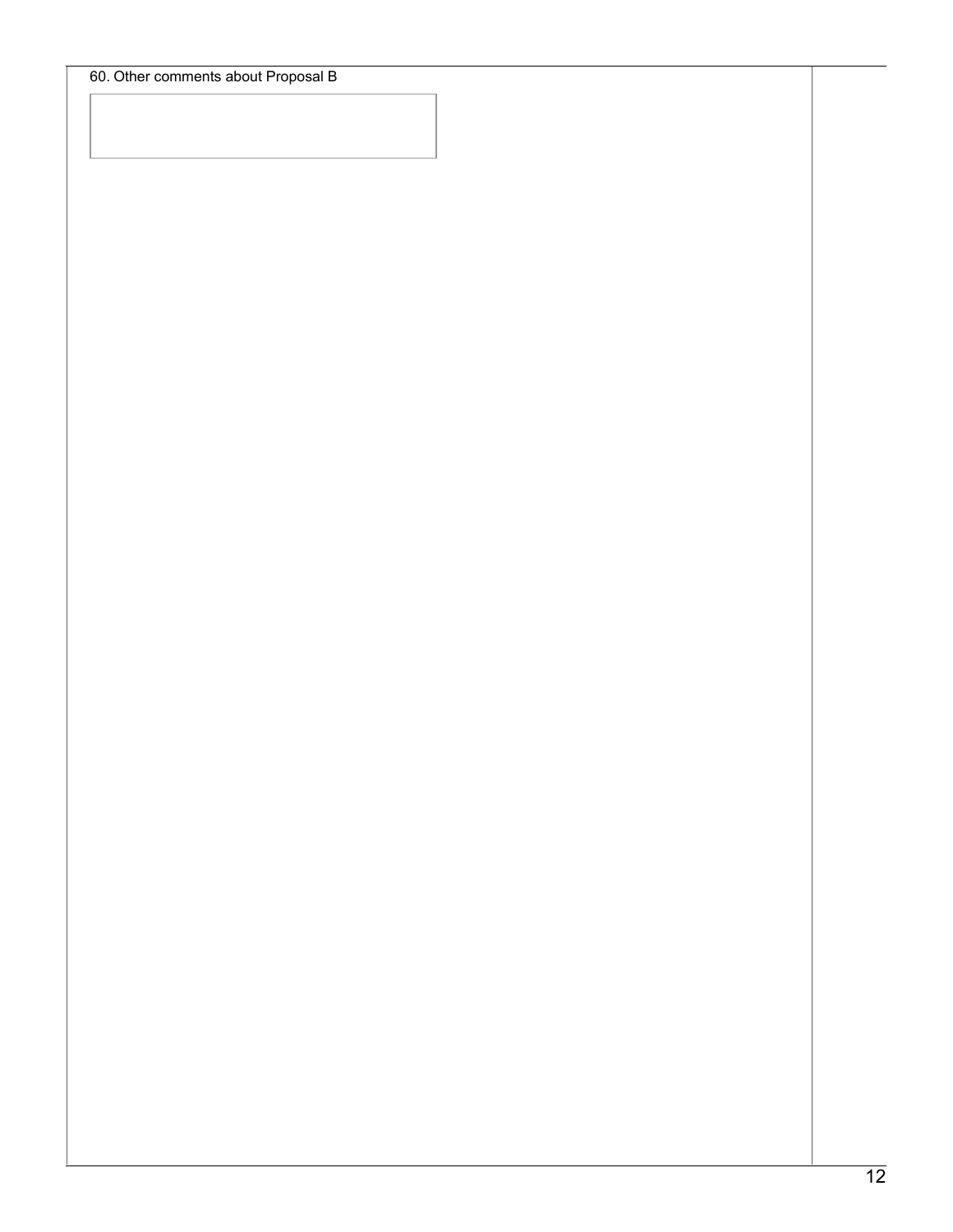| <b>SCRSTF Poll - August 2016</b>                             |                                                                                         |                                                                                                                                  |  |
|--------------------------------------------------------------|-----------------------------------------------------------------------------------------|----------------------------------------------------------------------------------------------------------------------------------|--|
| Support for Proposals: Proposal C                            |                                                                                         |                                                                                                                                  |  |
|                                                              |                                                                                         |                                                                                                                                  |  |
| * 61. Can you support proposal C without additional changes? |                                                                                         |                                                                                                                                  |  |
| Yes                                                          |                                                                                         |                                                                                                                                  |  |
| No                                                           |                                                                                         |                                                                                                                                  |  |
| a scale of 1-10, with 10 being the strongest support.        |                                                                                         | * 62. If you can support proposal C without additional changes, how strongly do you support this proposal on                     |  |
| 1                                                            | $\overline{5}$                                                                          | 10                                                                                                                               |  |
|                                                              |                                                                                         |                                                                                                                                  |  |
|                                                              |                                                                                         |                                                                                                                                  |  |
|                                                              |                                                                                         | * 63. Do you think Proposal C addresses the issue of seasonal capacity resource participation in RPM?                            |  |
| Yes                                                          |                                                                                         |                                                                                                                                  |  |
| No<br>Partially                                              |                                                                                         |                                                                                                                                  |  |
|                                                              |                                                                                         |                                                                                                                                  |  |
| all? (Select one or more)                                    |                                                                                         | * 64. What changes or additional information would you need to support this proposal more strongly, or at                        |  |
| I can't support this proposal at all                         |                                                                                         |                                                                                                                                  |  |
| Establishing a methodology for granting winter CIRs          |                                                                                         |                                                                                                                                  |  |
|                                                              | Need to know whether this proposal can be implemented in time for the 2017 BRA          |                                                                                                                                  |  |
|                                                              | Need further simulations by proposal sponsor and/or PJM Staff to evaluate this proposal |                                                                                                                                  |  |
| Need to see LDA winter reliability requirements              |                                                                                         |                                                                                                                                  |  |
| Timing of the WIPES auction before/after/joint with BRA      |                                                                                         |                                                                                                                                  |  |
| generation                                                   |                                                                                         | Details of the market power review (buyer or seller market power) of WIPE offers by all types of resources including traditional |  |
| Other (please specify)                                       |                                                                                         |                                                                                                                                  |  |
|                                                              |                                                                                         |                                                                                                                                  |  |
|                                                              |                                                                                         |                                                                                                                                  |  |
|                                                              |                                                                                         |                                                                                                                                  |  |
|                                                              |                                                                                         |                                                                                                                                  |  |
|                                                              |                                                                                         |                                                                                                                                  |  |
|                                                              |                                                                                         |                                                                                                                                  |  |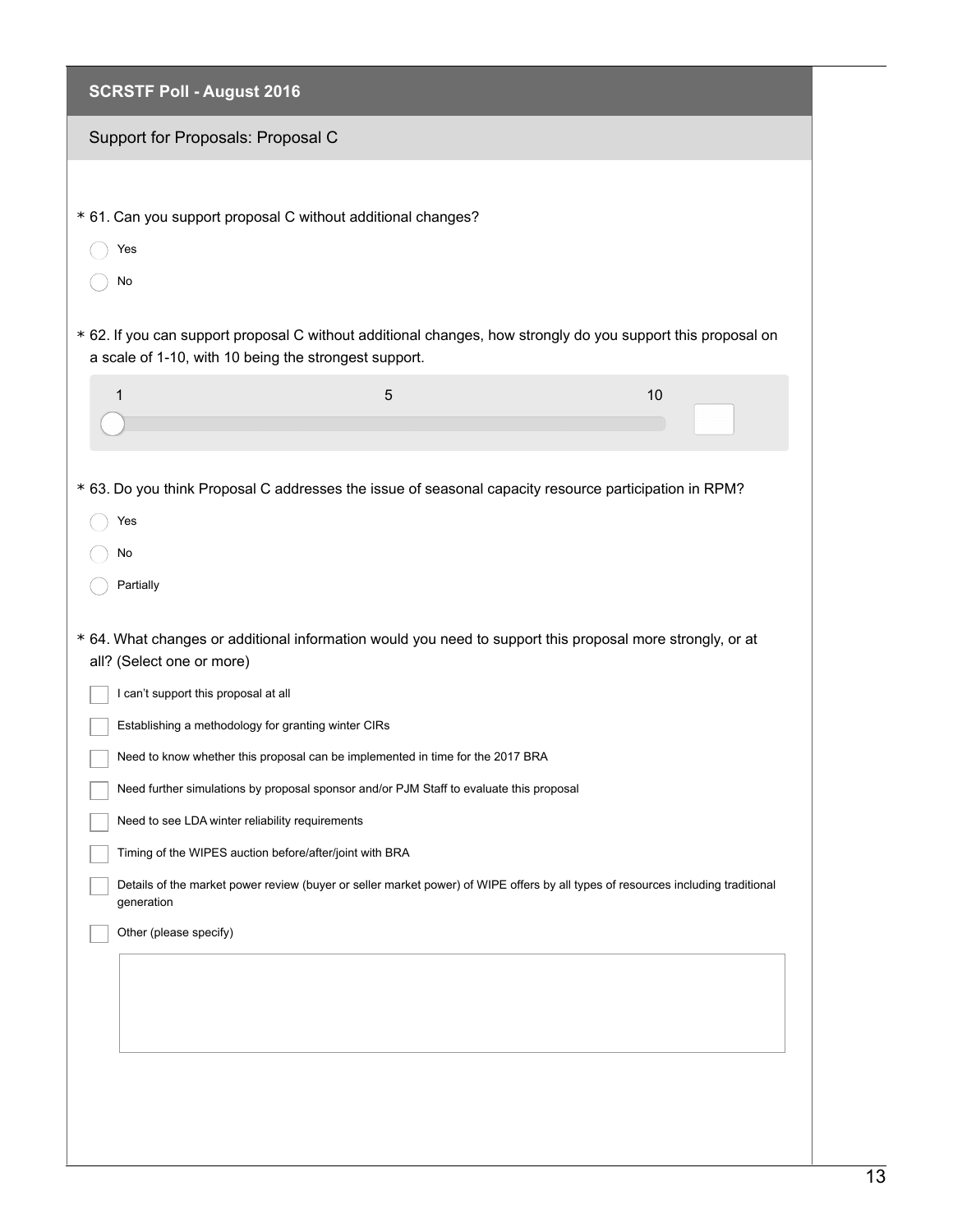65. Other comments about Proposal C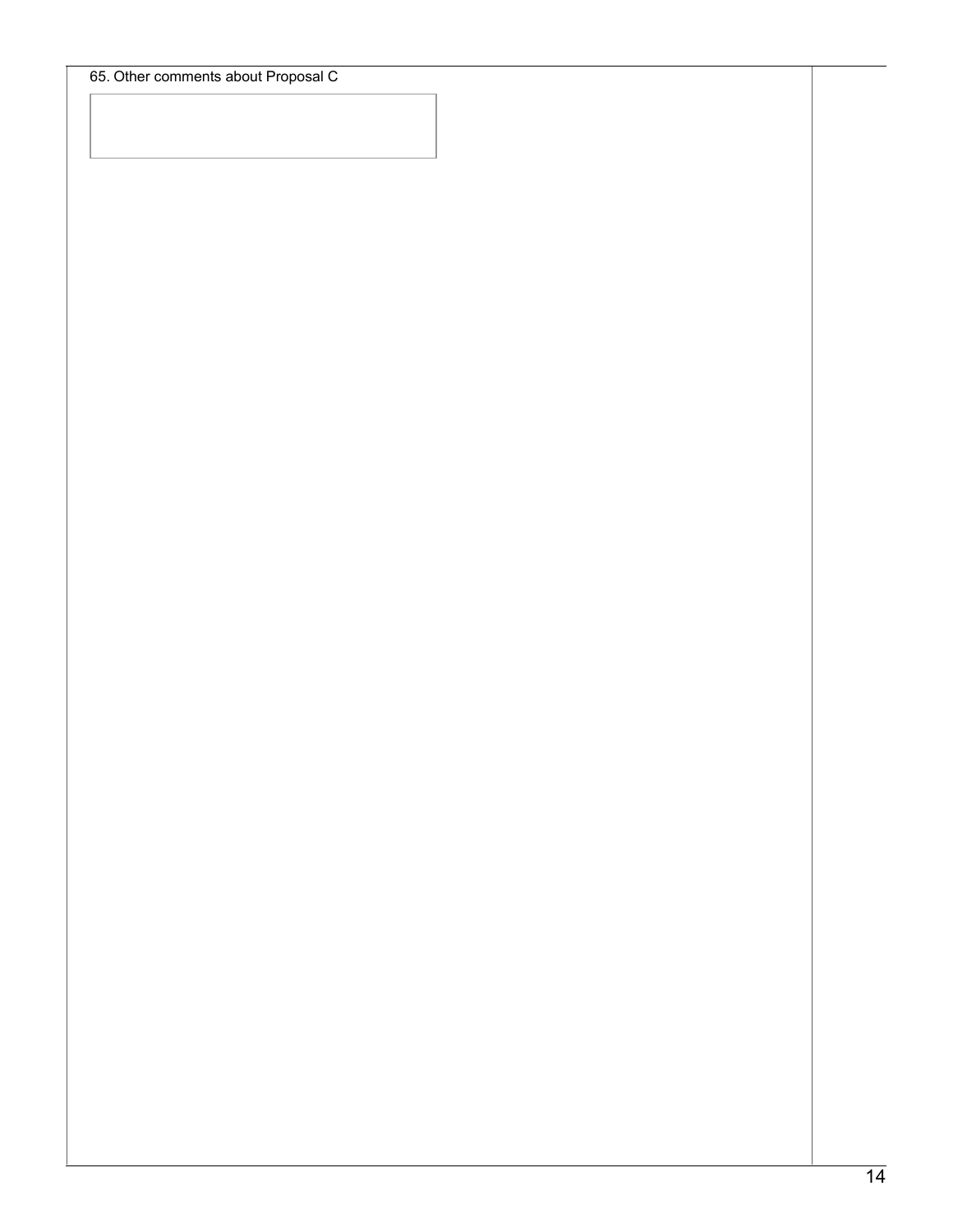| <b>SCRSTF Poll - August 2016</b>                             |                                                                                         |                                                                                                                               |
|--------------------------------------------------------------|-----------------------------------------------------------------------------------------|-------------------------------------------------------------------------------------------------------------------------------|
| Support for Proposals: Proposal D                            |                                                                                         |                                                                                                                               |
|                                                              |                                                                                         |                                                                                                                               |
| * 66. Can you support proposal D without additional changes? |                                                                                         |                                                                                                                               |
| Yes                                                          |                                                                                         |                                                                                                                               |
| No                                                           |                                                                                         |                                                                                                                               |
| a scale of 1-10, with 10 being the strongest support.        |                                                                                         | * 67. If you can support proposal D without additional changes, how strongly do you support this proposal on                  |
| 1                                                            | 5                                                                                       | 10                                                                                                                            |
|                                                              |                                                                                         |                                                                                                                               |
| Yes                                                          |                                                                                         | * 68. Do you think Proposal D addresses the issue of seasonal capacity resource participation in RPM?                         |
| No                                                           |                                                                                         |                                                                                                                               |
| Partially                                                    |                                                                                         |                                                                                                                               |
| all? (Select one or more)                                    |                                                                                         | * 69. What changes or additional information would you need to support this proposal more strongly, or at                     |
| I can't support this proposal at all                         |                                                                                         |                                                                                                                               |
|                                                              | Need further simulations by proposal sponsor and/or PJM Staff to evaluate this proposal |                                                                                                                               |
|                                                              | Need to modify performance assessment hour number (currently, 20)                       |                                                                                                                               |
| below].                                                      |                                                                                         | I think it is important to extend the transition period so that stakeholders can work on [add your comment in the comment box |
| Other (please specify)                                       |                                                                                         |                                                                                                                               |
|                                                              |                                                                                         |                                                                                                                               |
|                                                              |                                                                                         |                                                                                                                               |
|                                                              |                                                                                         |                                                                                                                               |
| 70. Other comments about Proposal D                          |                                                                                         |                                                                                                                               |
|                                                              |                                                                                         |                                                                                                                               |
|                                                              |                                                                                         |                                                                                                                               |
|                                                              |                                                                                         |                                                                                                                               |
|                                                              |                                                                                         |                                                                                                                               |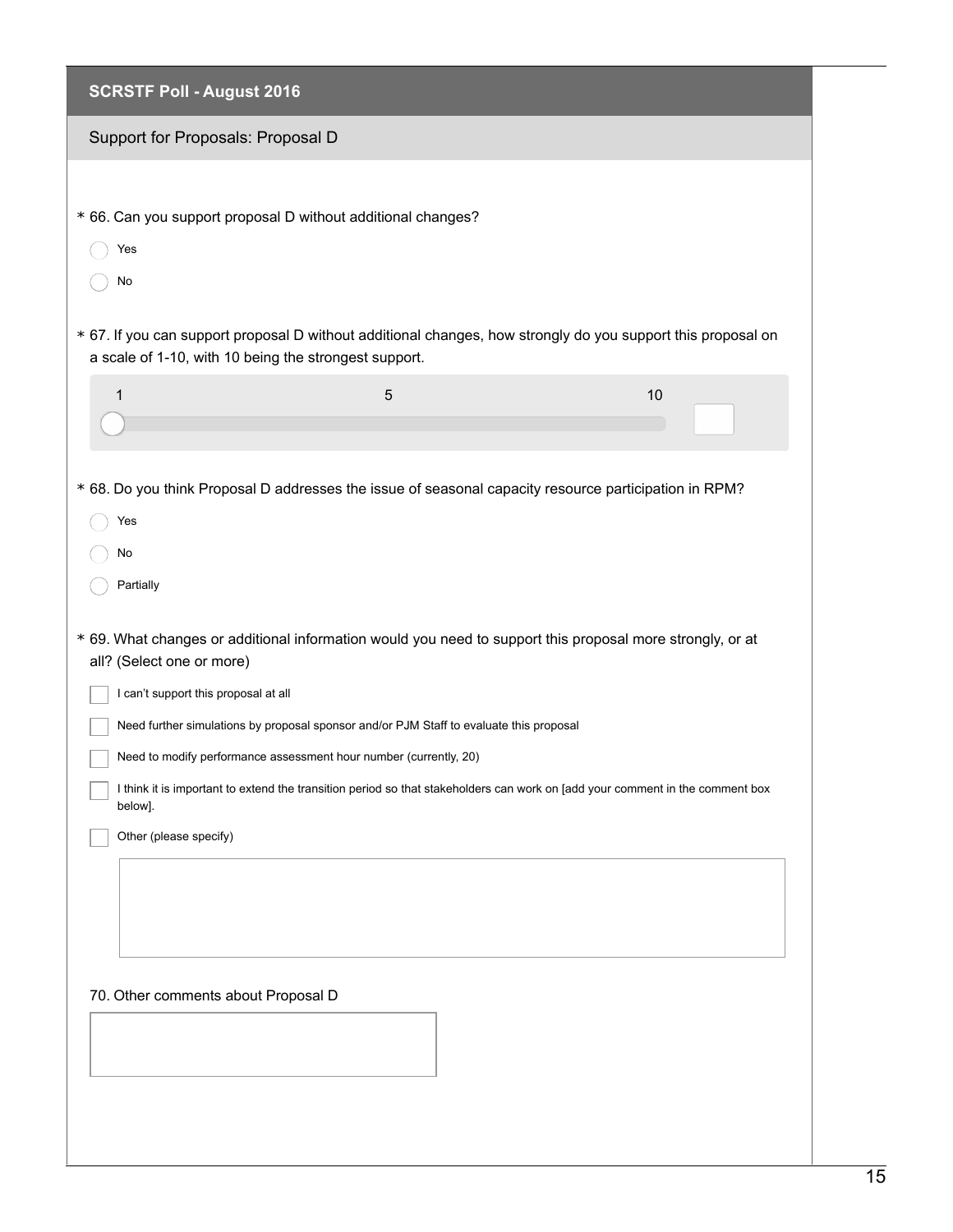| <b>SCRSTF Poll - August 2016</b>                      |                                                                         |                                                                                                              |  |
|-------------------------------------------------------|-------------------------------------------------------------------------|--------------------------------------------------------------------------------------------------------------|--|
| Support for Proposals: Proposal E                     |                                                                         |                                                                                                              |  |
|                                                       |                                                                         |                                                                                                              |  |
|                                                       | * 71. Can you support proposal E without additional changes?            |                                                                                                              |  |
| Yes                                                   |                                                                         |                                                                                                              |  |
| No                                                    |                                                                         |                                                                                                              |  |
| a scale of 1-10, with 10 being the strongest support. |                                                                         | * 72. If you can support proposal E without additional changes, how strongly do you support this proposal on |  |
| 1                                                     | $\sqrt{5}$                                                              | 10                                                                                                           |  |
|                                                       |                                                                         |                                                                                                              |  |
| Yes<br>No<br>Partially                                |                                                                         | * 73. Do you think Proposal E addresses the issue of seasonal capacity resource participation in RPM?        |  |
| all? (Select one or more)                             |                                                                         | * 74. What changes or additional information would you need to support this proposal more strongly, or at    |  |
| I can't support this proposal at all                  | Changes to availability or performance requirements for demand response |                                                                                                              |  |
| Changes to LOLE allocation                            |                                                                         |                                                                                                              |  |
| Change to method of clearing constrained products     |                                                                         |                                                                                                              |  |
| Other (please specify)                                |                                                                         |                                                                                                              |  |
|                                                       |                                                                         |                                                                                                              |  |
| 75. Other comments about Proposal E                   |                                                                         |                                                                                                              |  |
|                                                       |                                                                         |                                                                                                              |  |
|                                                       |                                                                         |                                                                                                              |  |
|                                                       |                                                                         |                                                                                                              |  |
|                                                       |                                                                         |                                                                                                              |  |
|                                                       |                                                                         |                                                                                                              |  |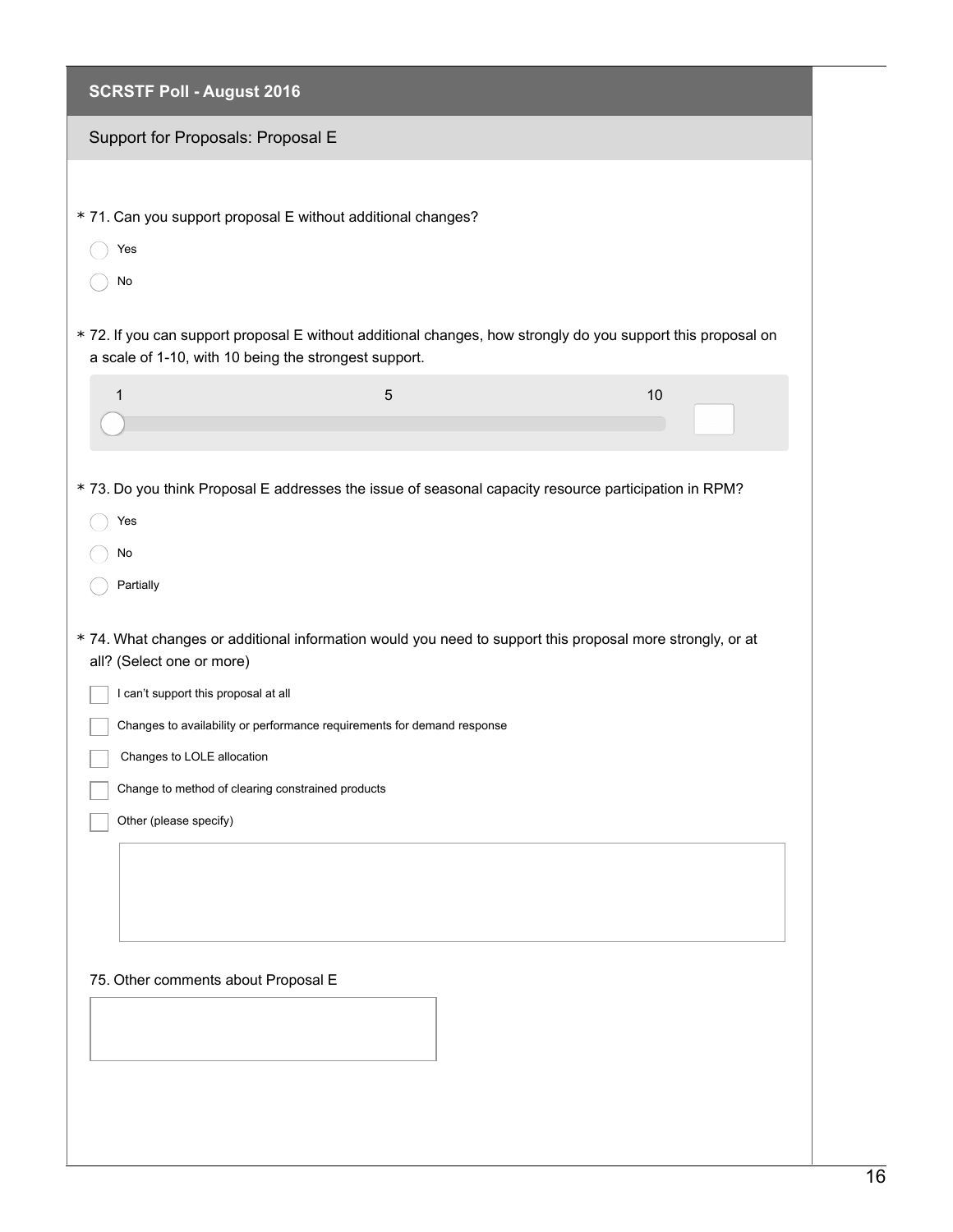| <b>SCRSTF Poll - August 2016</b> |  |  |
|----------------------------------|--|--|
|                                  |  |  |

## Proposal Support Summary

76. Prioritize these proposals in terms of the impact, highest to lowest, on your ability to participate in the 2020/2021 Base Residual Auction [Scale, 1 – 5, with 5 being highest impact]

| Proposal A |  |
|------------|--|
| Proposal B |  |
| Proposal C |  |
| Proposal D |  |
| Proposal E |  |

77. If this were a binding vote and you could only support one proposal, which would you support today?

| А                   |
|---------------------|
| B (perhaps after D) |

- C (perhaps after D)
- D  $\bigcap$
- $\bigcirc$  E

I wouldn't support making any changes to the status quo for 2020/2021 Delivery Year

 $\bigcirc$  I would support a combined proposal with the following features: